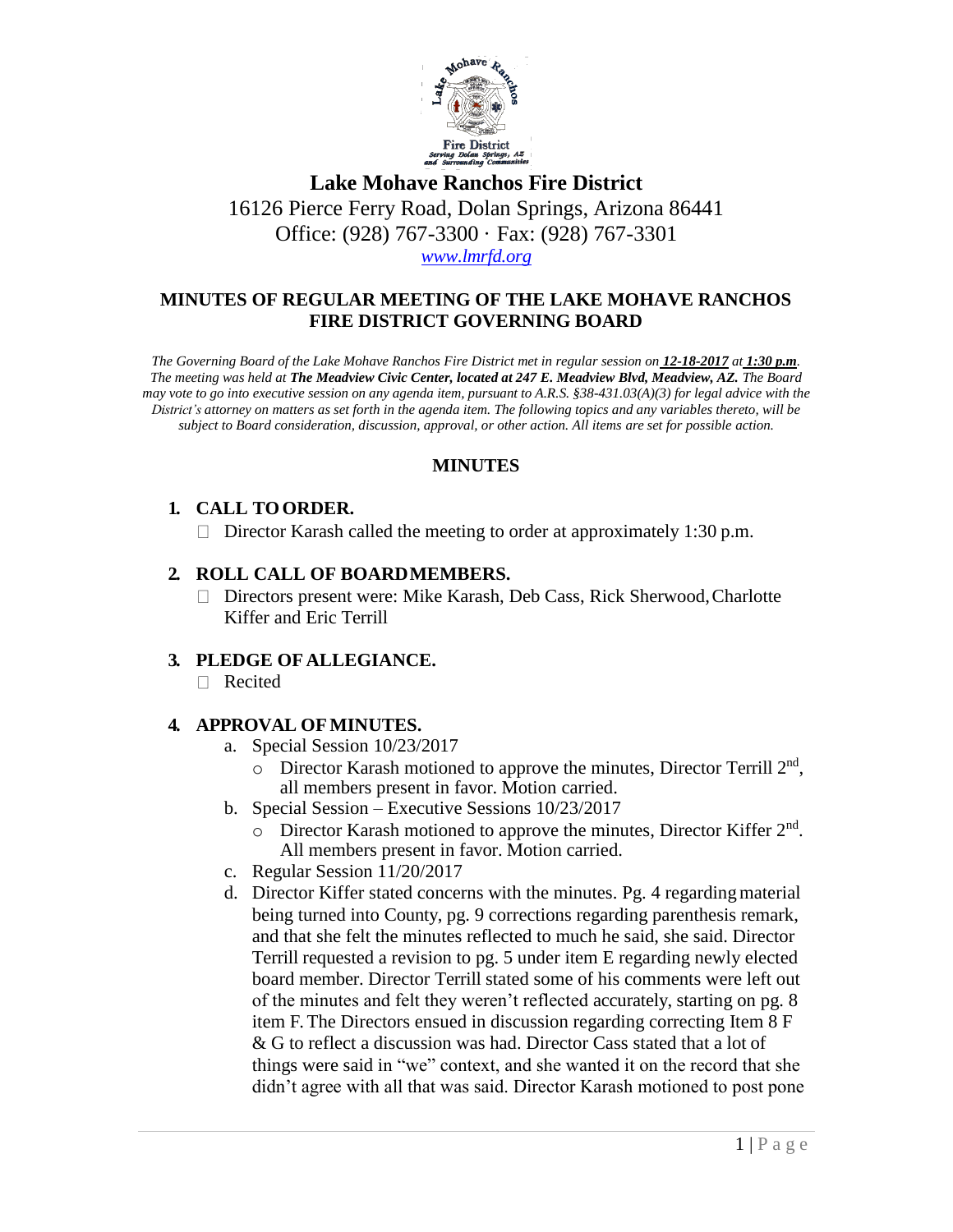minutes approval until corrections are made, Director Terrill 2<sup>nd</sup>. All members present in favor. Motion carried.

- e. Regular Session Executive Sessions 11/20/2017
	- o Director Karash motioned to table this item until minutes are received, Director Terrill 2<sup>nd</sup>. All members present in favor. Motion carried.

### **5. REPORTS AND CORRESPONDENCE.**

- *a.* November 2017 Financial Report(s).*(The financial report(s) are to be reviewed and approved by the Board).*
	- o Mr. Buldra reported for the month of November, the Revenue was \$178,308 which was \$61,557 over budget. Mohave County Revenue was \$138,652 which was \$46,101 over budget. Non-Tax Revenue was \$39,656 which was \$15,456 over budget. Expenses for November were \$98,243 which was over budget by \$23,861. Personnel cost were \$22,865 which was over budget due to 3 payrolls for November and HSA funding. Year to date revenue is \$551,644 which is \$107,857 over budget and year to date expenses are \$357,648 which is \$32,652 under budget. Director Kiffer wanted to know what the HSA was. Chief DeMaio advised it's the Health Savings Account for the employees. Director Terrill wanted to know what managerial costs were. Mr. Buldra explained that those are overhead expenses, such as: supplies, legal, postage, subscriptions, etc. Director Sherwood wanted to know about the financial report being listed as accrual. Mr. Buldra explained accrual for November expenses. Director Kiffer wanted to know about credit card charges being made, but not being defined. Mr. Buldra advised that Ms. Jackson was working on those items. Director Kiffer wanted to know about an ambulance payment. Director Kiffer wanted to know what EMI and Health Equity were. Mr. Buldra explained one is the health insurance and the other is the HSA. Director Kiffer asked about a payment to Mr. Smith and Chief DeMaio explained it was a trucking service company that is assisting Mr. Elliott with some repairs. Director Kiffer asked about a refund check to an insurance company and Chief DeMaio explained that if an overpayment is made a refund will be issued. Director Kiffer requested the memo line of check reflect what invoice is for. Director Kiffer wanted to know if Mediclaim was quarterly. Chief DeMaio stated he would look into clarification regarding that. Director Cass motioned to approve the financials for November 2017, Director Kiffer  $2<sup>nd</sup>$ . All members present in favor. Motion carried.
- *b.* Fire Chief's Report *(The governing body may not propose, discuss, deliberate or take legal action on this matter unless the specific matter is properly noticed for legal action. Therefore, action taken as a result of the Chief 's report will be limited to directing staff to study the matter or scheduling the matter for further consideration and discussion at a later date. (A.R.S. 38-431.02.K.)*
	- Total medical calls came to 27. Including 6 refusals w/o transport, 2 DOA, 1 patient treated and released with refusal, and 18 transports. There was 1 fire, 1 service call, 8 good intent calls, and 2 false alarms.
	- There was a question regarding non-mail in ballots and the answer for the question is that the amount of money spent was for replacement ballots, test ballots, and duplication ballots.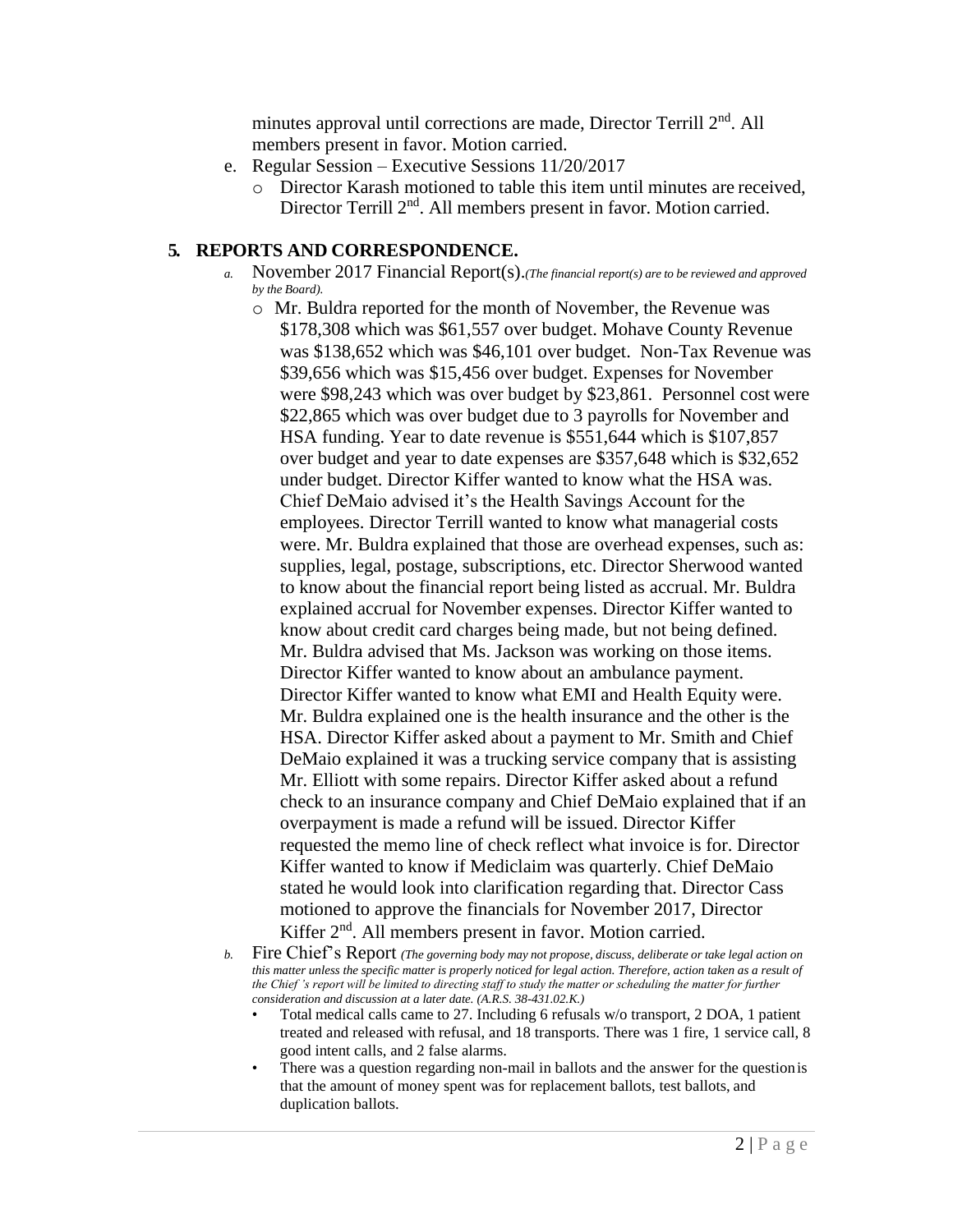

# **Lake Mohave Ranchos Fire District**

16126 Pierce Ferry Road, Dolan Springs, Arizona 86441 Office: (928) 767-3300 · Fax: (928) 767-3301

*[www.lmrfd.org](http://www.lmrfd.org/)*

- Repairs to station 41 from wind damage is moving forward. The station is waiting for the company to receive their permits and they are projecting repairs being done in January of 2018.
- Station 41 has refurbished the old sign by request of Director Cass and set out front of the station.
- Meadview; St. 43 monthly report will be provided during Chief's report to include number of days Meadview is open.

#### **6. REGULAR BUSINESS.**

- a. Discussion and possible action regarding: Approval for AppointedBoard Member to become a signer on the Wells Fargo (County – Warrants) account and Wells Fargo (payroll) account for Lake Mohave Ranchos Fire District. (Board)
	- o Director Karash motioned to approve Board Member Rick Sherwood as a signer on the Wells Fargo (County – Warrants) account and the Wells Fargo (payroll) account for LMRFD. Director Cass 2nd. All members present in favor, motion carried.
- b. Discussion and possible action regarding: Nomination for Board Chairman. (Board)
	- o Director Sherwood motioned to postpone this item until after the AFDA Conference in January 2018 and place for the January Regular Meeting, Director Terrill 2<sup>nd</sup>. All members present in favor, motion carried.
- c. Discussion and possible action regarding: Nomination for Board Clerk. (Board)
	- o Director Sherwood motioned to postpone this item until January 2018 Regular Meeting after the AFDA Conference, Director Terrill 2nd. All members present in favor, motion carried.
- d. Discussion and possible action regarding: Financial postings placed on the Lake Mohave Ranchos Fire District website; review of draft letter to Board of Directors regarding postings recommendations. (Buldra/Administration)
	- o Director Terrill motioned to accept Mr. Buldra recommendations which were to extract the budget to actual from report and upload to the website, Director Cass 2nd, Director Kiffer stated she would like handouts for the public inthe future at the LMRFD Board Meetings. All members present in favor. Motion carried.
- e. Discussion and possible action regarding: Board Member meeting items cut-off time; request for items emailed to Board Chair; meeting packets completed by and available pick up time. (Administration)
	- o Director Terrill motioned for the Agenda cut-off time to be Monday at 12 p.m. one week prior to meeting and packets to be ready and emailed on the Wednesday before the meeting at 3 p.m. Director Kiffer  $2<sup>nd</sup>$ , all members present in favor, motion carried.
- f. Discussion and possible action regarding: Renewal of VFIS; annual renewal of policy; coverage for LMRFD properties/vehicles, etc. (Administration)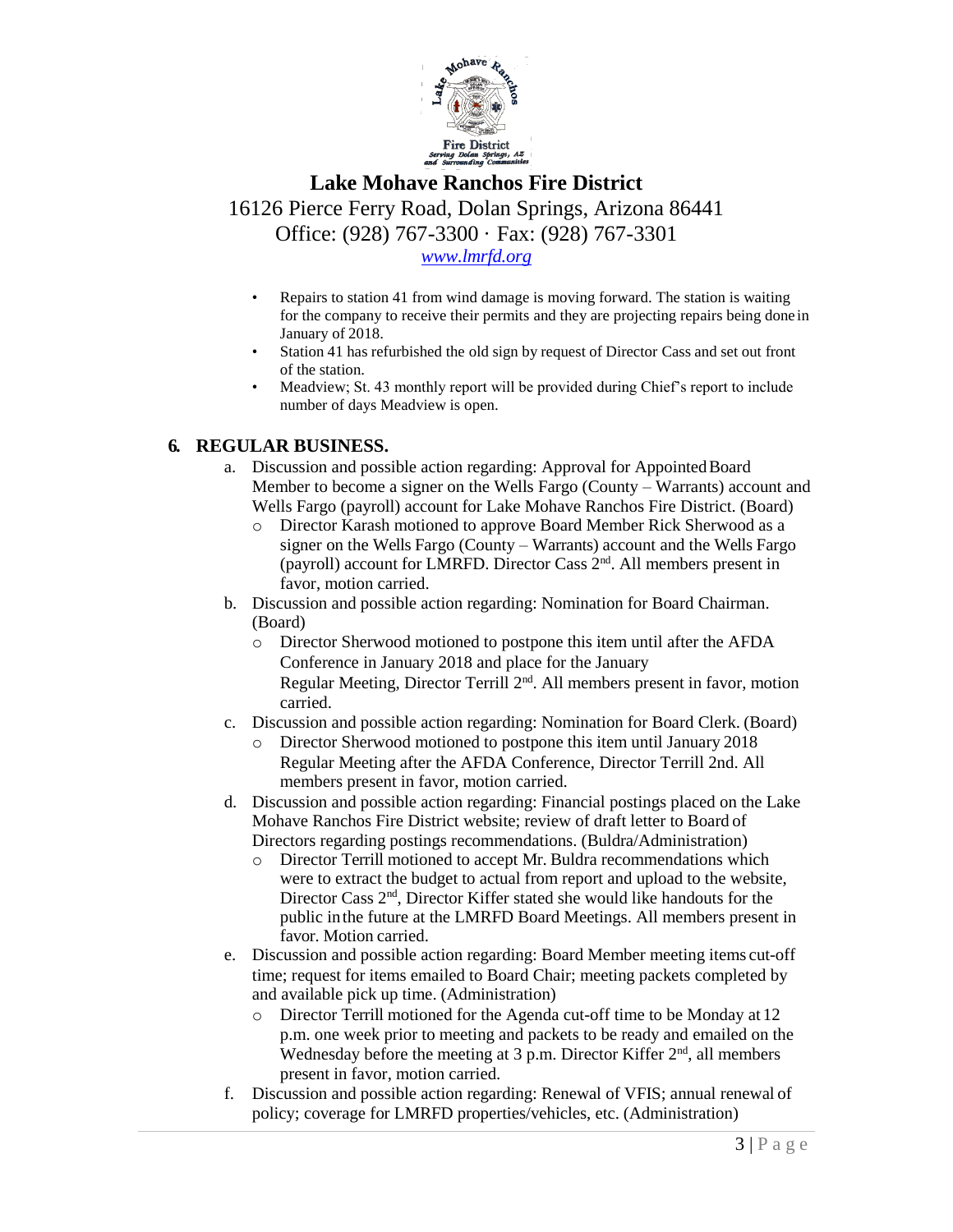- o Director Karash motioned to approve renewal policy with VFIS,Director Cass 2nd. All members present in favor, motion carried.
- g. Discussion and possible action regarding: AMR ambulance servicesresponding to LMRFD. (Administration)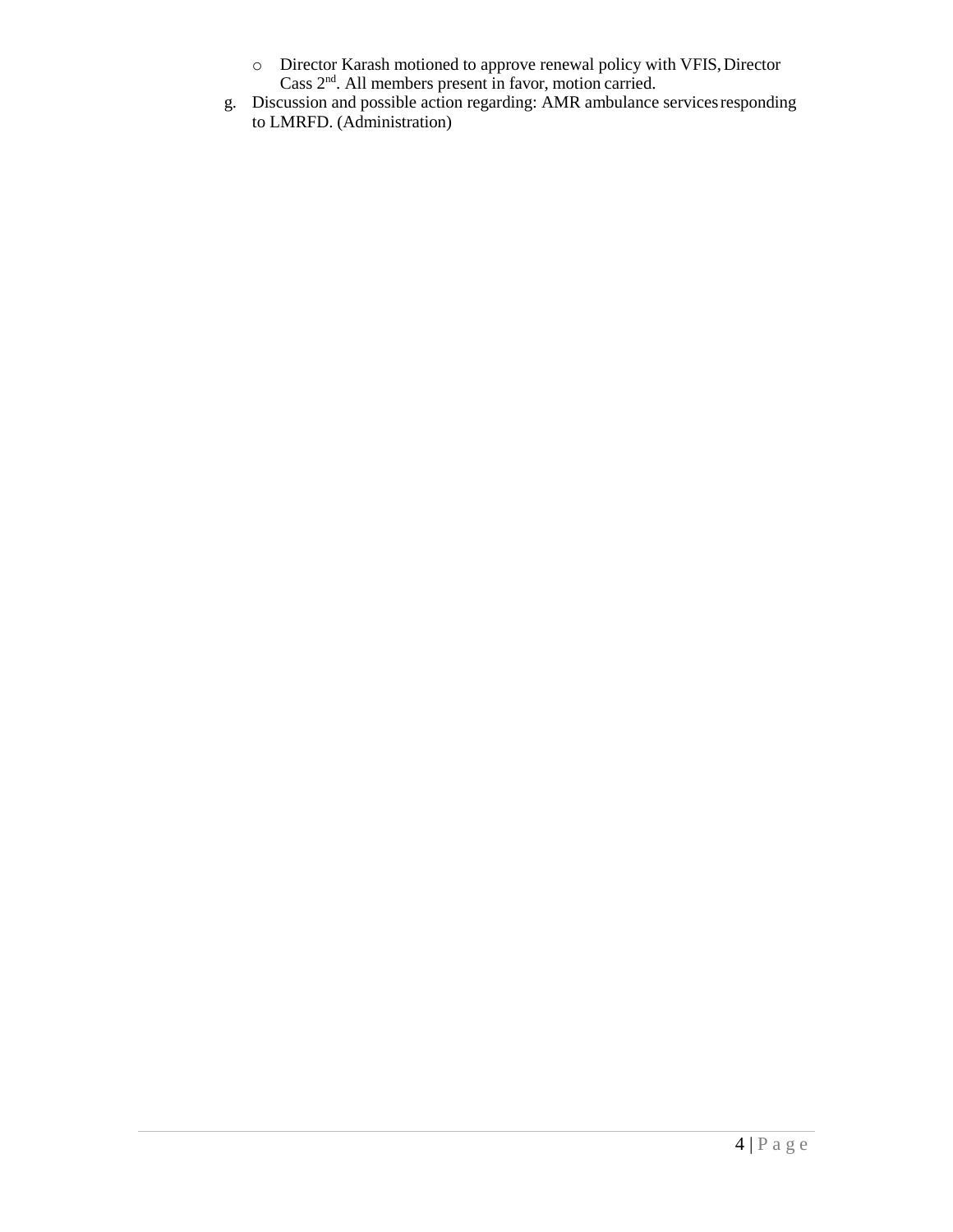- o Mr. Waalkens (AMR Employee) stated he didn't have the data on hand, but requests for service from his agency are down sharply since Chief DeMaio has taken over and that it depends on the call volume, the location and it varies month to month, usually there is no billing to LMRFD unless stand-by is requested by LMRFD. He stated if he had to guess, it was down to five per month, if that. No action.
- h. Discussion and possible action regarding: purchase of 2 turnout sets; not to exceed \$5900.00. (Administration)
	- o Director Karash motioned to approve purchase of 2 turnout sets; not to exceed \$5900.00, Director Terrill 2<sup>nd</sup>. All members present in favor, motion carried.
- i. Discussion and possible action regarding: purchase of 2 front tires for E-411; not to exceed \$1300.00. (Administration)
	- o Director Terrill motioned to approve the purchase of 2 front tires forE-411; not to exceed \$1300.00, Director Cass 2<sup>nd</sup>. All members present in favor, motion carried.
- j. Discussion and possible action regarding: payment for tuition for 2 EMR courses for 2 students; not to exceed \$250.00. (Administration)
	- o Director Kiffer motioned to approve tuition payment for 2 EMR courses for2 students; not to exceed \$250.00; Director Cass  $2<sup>nd</sup>$ . All members present in favor, motion carried.
- k. Discussion and possible action regarding: 2018 Winter AFDA Conferencein Laughlin, NV.; potential cost for Board Members to attend; staff to attend; hotel and mileage; reimbursements and/or payment through LMRFD. (Administration)
	- o Board Members ensued in discussion about payment for AFDA2018 Conference; board members agreed courses would be paid for by the District. Director Karash motioned to approve purchase of AFDA 2018 Conference, Director Kiffer 2<sup>nd</sup>, all members present in favor. Motion carried.
- l. Discussion and possible action regarding: Cease & Desist Letter regarding unapproved LMRFD fundraiser. (Cass)
	- o Chief DeMaio sent this request in. No action
- m. Discussion and possible action regarding: Fire Chief's findings with Suppression personnel regarding training on reporting calls. (Kiffer) o No action
- n. Discussion and possible action regarding: Elwood staffing invoices; review of payments discrepancy. (Kiffer)
	- o No action
- o. Discussion and possible action regarding: Review of LMRFD website. (Kiffer) o No action
- p. Discussion and possible action: Blood pressure billing and billing for other services for LMRFD. (Kiffer)
	- o No action
- q. Discussion and possible action: Annexation requirements; MohaveCounty Attorney assistance and/or review of. (Kiffer)
	- o No action
- r. Discussion and possible action regarding: Human Resources Investigation. (Kiffer)
	- o Item moved to Executive Session
	- o Director Terrill motioned to have a work audit performed by the Fire Chief for Administrative Staff and to be filled out for January and be presented at the regular January meeting. Director Sherwood 2nd. All members present in favor, motion carried.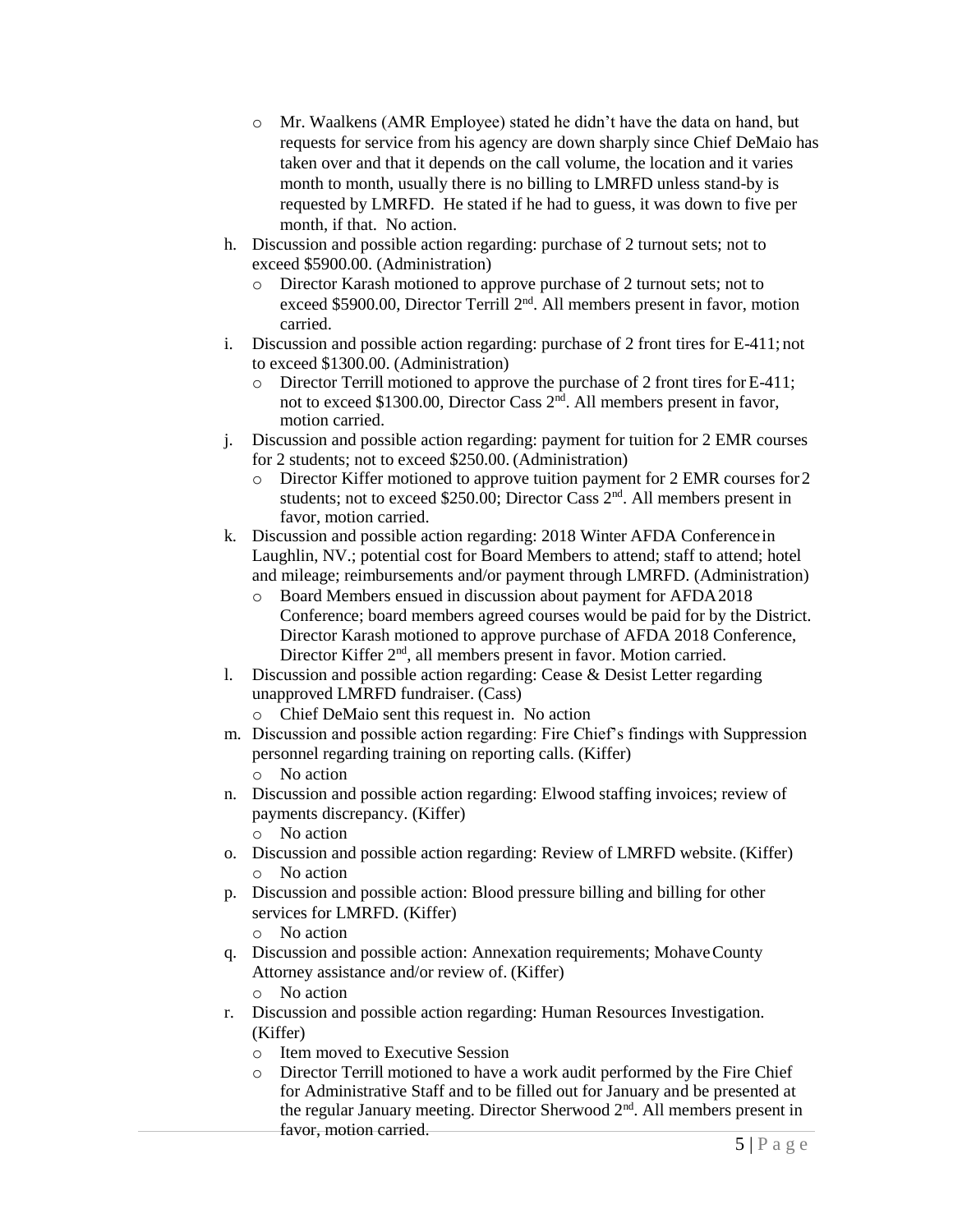- s. Discussion and possible action regarding: Alternative FundingCommittee update. (Administration/Bower)
	- o It was stated that a committee consists of 3 members and Chief DeMaio was bringing to the Board's attention a flyer that was posted by the Alternative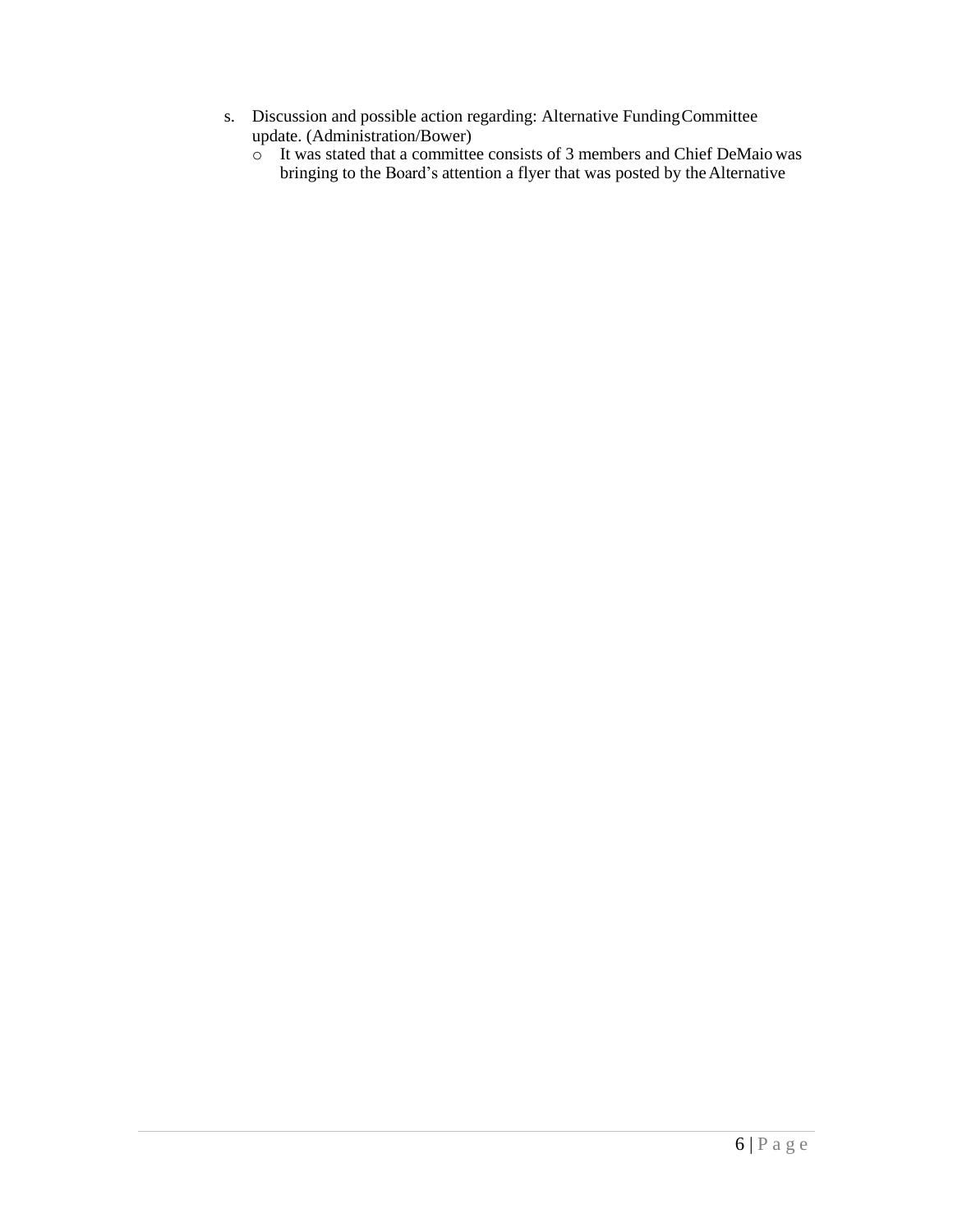

## **Lake Mohave Ranchos Fire District**

16126 Pierce Ferry Road, Dolan Springs, Arizona 86441 Office: (928) 767-3300 · Fax: (928) 767-3301

*[www.lmrfd.org](http://www.lmrfd.org/)*

Funding Committee. Director Kiffer motioned to postpone this item until Ms. Bower is present. Director Terrill 2<sup>nd</sup>. All members present in favor, motion carried.

### **7. EXECUTIVE SESSION.**

- 1. Board of Directors may vote to go into Executive Session pursuant to A.R.S. §38-431.03 (A)(3) for legal advice and pursuant to A.R.S. §38-431.03 (A)(4) to give direction to legal counsel re:
	- a. Discussion and possible action regarding: Materials and/or information delays from LMRFD Attorney Bill Whittington.(Kiffer)
	- b. Discussion and possible action regarding: Review of Sept., Oct. & Nov. invoices from LMRFD Attorney Bill Whittington.(Kiffer)
	- c. Discussion and possible action regarding: Evaluation template/form for Board of Directors for Fire Chief's annual reviews. (Kiffer)
	- d. Review of draft Administrative Staff Office policy; hours of operation. (Whittington/Kiffer)
	- e. Review of draft Administration Staff Office Vacation policy; accrualof hours; usage; and limitation(s). (Whittington/Kiffer)
	- f. Review of draft Vacation policy for Suppression; accrual of hours; usage; and limitation(s) (Whittington/Kiffer)
- 2. Board of Directors may vote to go into Executive Session pursuant toA.R.S. §38-431.03 (A)(1) for personnel matter, A.R.S. §38-431.03 (A)(3) for legal advice and pursuant to A.R.S. §38-431.03 (A)(4) to give direction to legal counsel re:
	- a. Review of Fire Chief's Contract. (Kiffer/Administration)
- $\Box$  The Board by consensus voted to go into Executive Session at 4:04 p.m.
- $\Box$  The Board reconvened into public session for start of Item 8 Executive Business at approximately 4:55 p.m.

#### **8. EXECUTIVE BUSINESS**.

- a. Discussion and possible action regarding: Materials and/or information delays from LMRFD Attorney Bill Whittington.(Kiffer)
	- $\circ$  Director Terrill motioned to table this item, Director Kiffer  $2<sup>nd</sup>$ . All members present in favor, motion carried.
- b. Discussion and possible action regarding: Review of Sept., Oct. & Nov. invoices from LMRFD Attorney Bill Whittington.(Kiffer)
	- o (Since this information hadn't been received from Mr. Whittington.) Director Terrill motioned to table this item, Director Kiffer 2<sup>nd</sup>. All members present in favor, motion carried.
- c. Discussion and possible action regarding: Evaluation template/form for Board of Directors for Fire Chief's annual reviews. (Kiffer)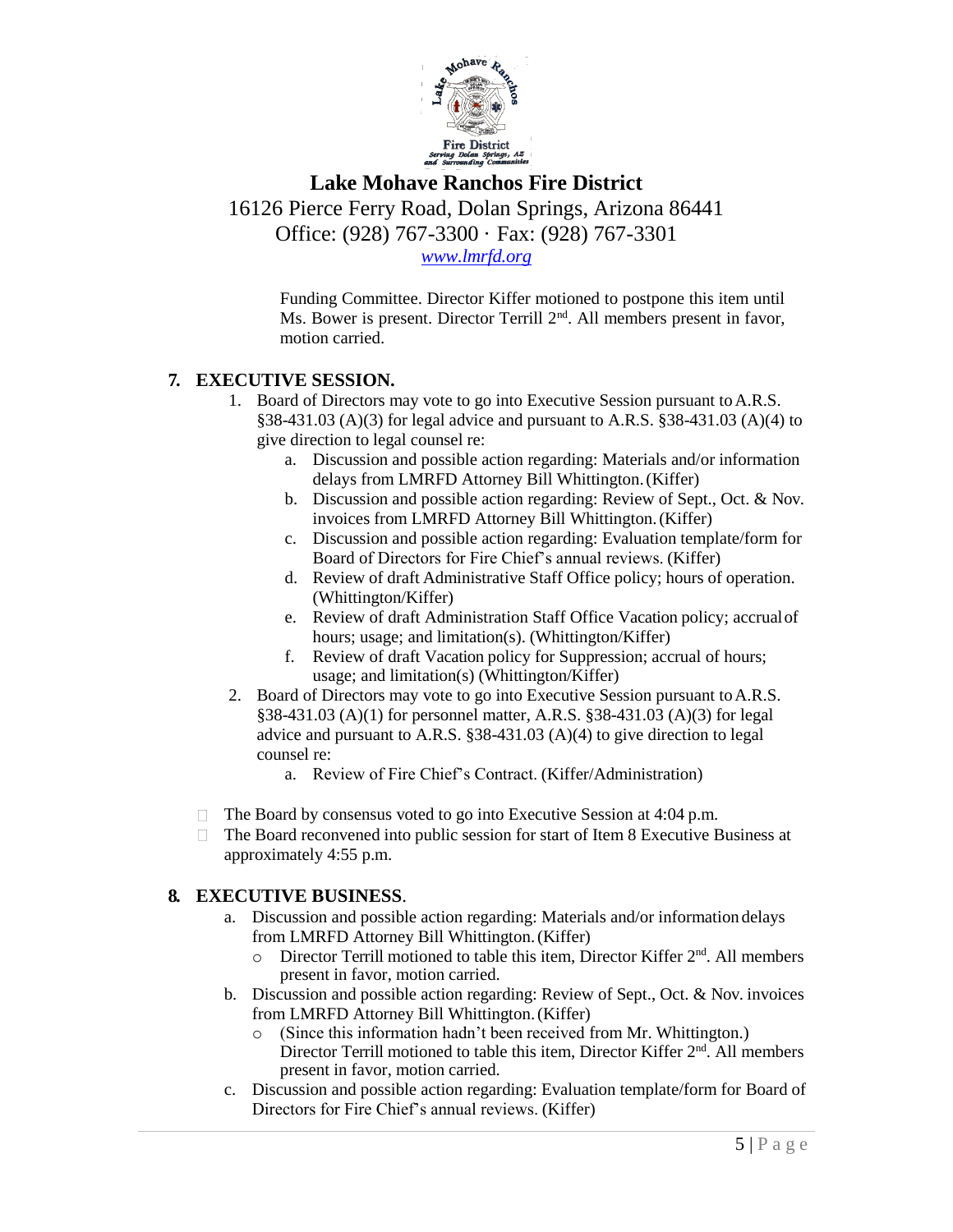- o Director Kiffer motioned to hold a Special Session on January 3, 2018 for this item, Director Sherwood  $2<sup>nd</sup>$ . All members present in favor, motion carried.
- d. Review of draft Administrative Staff Office policy; hours of operation. (Whittington/Kiffer)
	- o (Since this information hadn't been received from Mr. Whittington) Director Terrill motioned to table this item. Director Cass  $2<sup>nd</sup>$ . All members present in favor, motion carried.
- e. Review of draft Administration Staff Office Vacation policy; accrual ofhours; usage; and limitation(s). (Whittington/Kiffer)
	- o (Since this information hadn't been received from Mr. Whittington) Director Terrill motioned to table this item, Director Cass 2<sup>nd</sup>. All members present in favor, motion carried.
- f. Review of draft Vacation policy for Suppression; accrual of hours; usage; and limitation(s) (Whittington/Kiffer)
	- o (Since this information hadn't been received from Mr. Whittington) Director Terrill motioned to table this item, Director Cass 2<sup>nd</sup>. All members present in favor, motion carried.
- g. Discussion and possible action regarding: Fire Chief's Contract. (Kiffer)
	- $\circ$  Director Terrill motioned to table this item, Director Cass  $2<sup>nd</sup>$ . All members present in favor, motion carried.
- *9.* **CALL TO THE PUBLIC.** *Consideration and discussion of comments and complaints from the public. Those wishing to address the Lake Mohave Ranchos Fire District Board need not request permission in advance. The Fire District Board is not permitted to discuss or take action on any item(s) that are not on the Agenda that are raised in the call to the public. However, individual Board Members may be permitted to respond to criticism directed to them. Otherwise, the Board may direct that staff review the matter or that the matter be placed on a future agenda. The Fire District Board cannot discuss or take legal action on any issue raised during the Call to the Public due to restriction of the Opening Meeting Law.*
	- Director Kiffer motioned to move Call to the Public ahead of Executive  $\mathbf{L}$ Session, Director Sherwood 2<sup>nd</sup>. All members present in favor. Motion carried.
		- Bob Porzio donated to LMRFD from aluminum cans to cover the cost of a board member attending AFDA. Mr. Porzio also stated that a board member volunteering to type the Minutes would be a conflict of interest. Mr. Porzio also spoke about possibility of Station 42 being put up for rent, an Agreement with Peach Springs helping with our calls and stating that Annexation wording is posted in the Post Office and has been for many years, by John Flynn.
		- Pat Kelley-Stabb spoke about Administration Staff and Attorney doing minutes. She noted that GrapeVine-Mesa FD had a board member (clerk) do the minutes. She suggested LMRFD staff research that.
		- Walt Kiffer suggested that the AFDA red book may have a description of Clerk of the Board regarding minutes. Mr. Kiffer also suggested the District have a policy regarding Fundraisers. Mr. Kiffer also noted that on the LMRFD website the ALS and BLS rates are set by the State of AZ, he noted the 11/20/17 Minutes need to be revised so it doesn't say from Executive Session.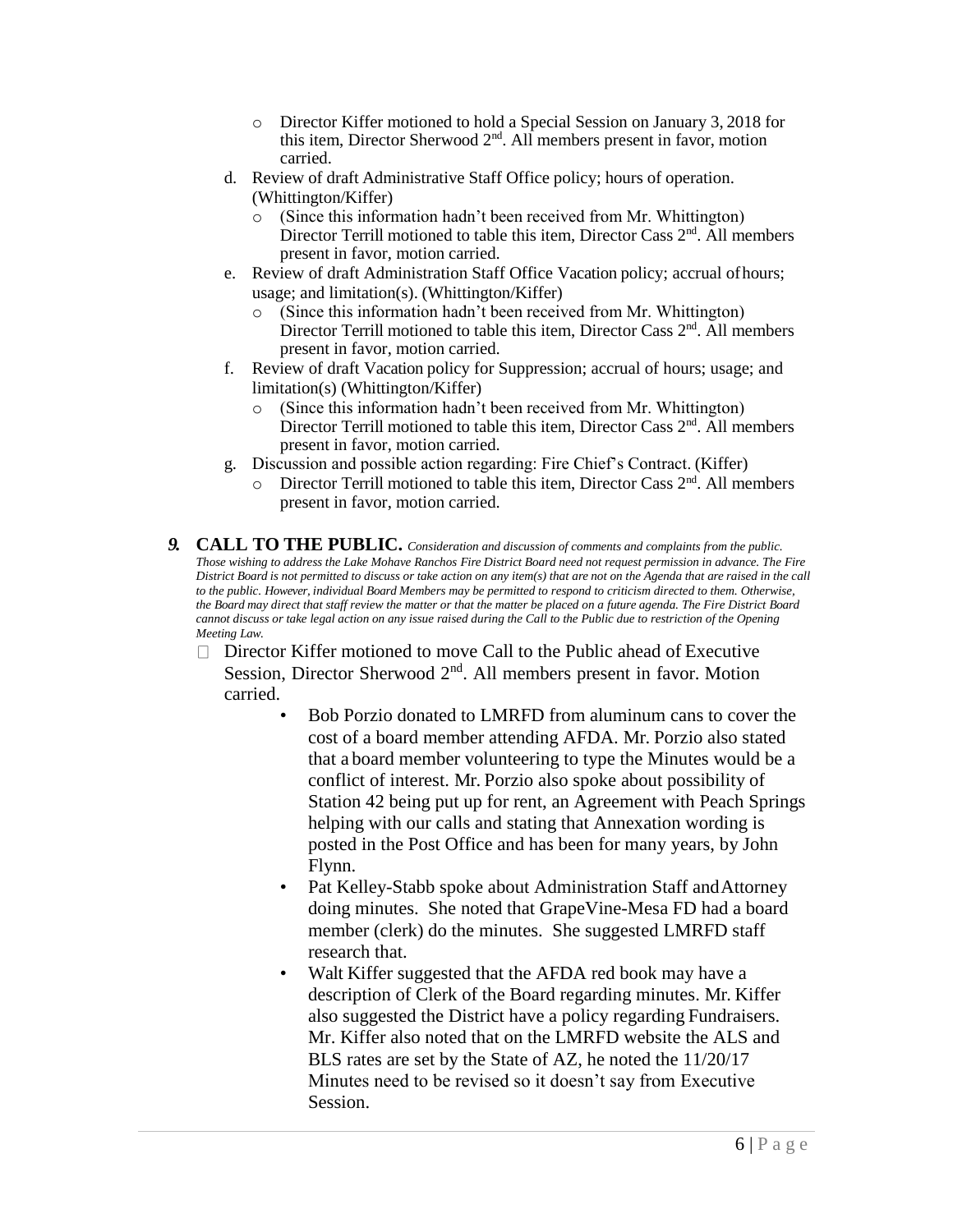#### **10. CONSIDERATION OF FUTURE AGENDAITEMS.**

- o Tabled items
- o Costs for outside building maintenance
- o Analysis for Administrative Staff cost breakdown

## **11. NEXT REGULAR BOARD MEETING DATE & LOCATION.**

 $\Box$  LMRFD Board Meetings will change to the 4<sup>th</sup> Monday of every month effective January 2018; if a holiday falls on a meeting day, an adjustment will be made to meeting day/time when necessary.